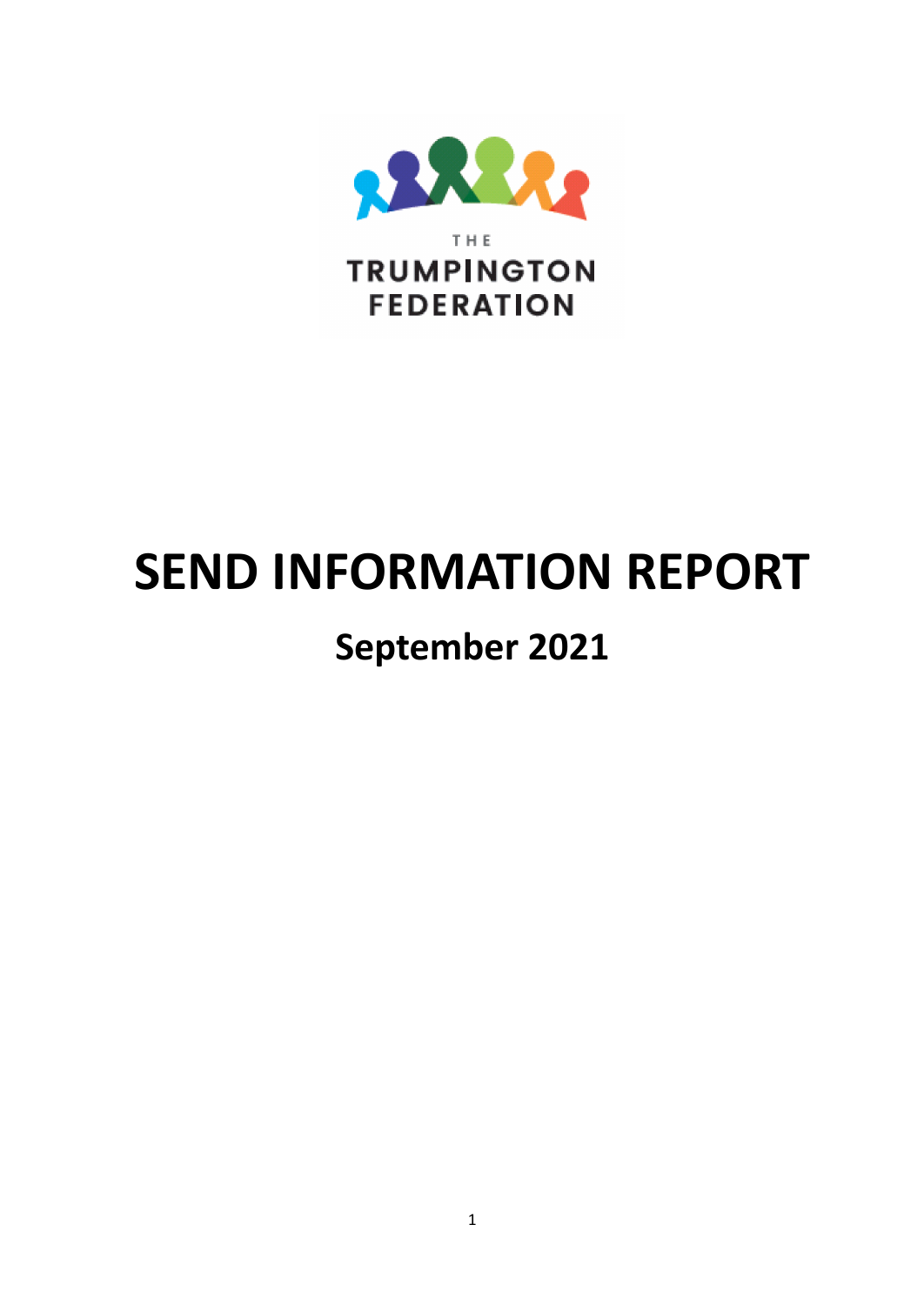



### **Contents:**

| 1.1 The kinds of SEND that are provided                        |
|----------------------------------------------------------------|
|                                                                |
| 1.2 Identifying pupils with SEND and assessing their           |
| 1.3 Consulting and involving pupils and                        |
| 1.4 Assessing and reviewing pupils' progress towards           |
| 1.5 Supporting pupils moving between phases and preparing for  |
| 1.6 Our approach to teaching pupils with                       |
| 1.7 Adaptations to the curriculum and learning                 |
| 1.8 Additional support for<br>$\dots6$                         |
| 1.9 Expertise and training for                                 |
| 1.10 Securing equipment and                                    |
| 1.11 Evaluating the effectiveness of SEND                      |
| 1.12 Enabling pupils with SEND to engage equally in all school |
| 1.13 Support for improving emotional and social                |
| 1.14 Working with other<br>. 7                                 |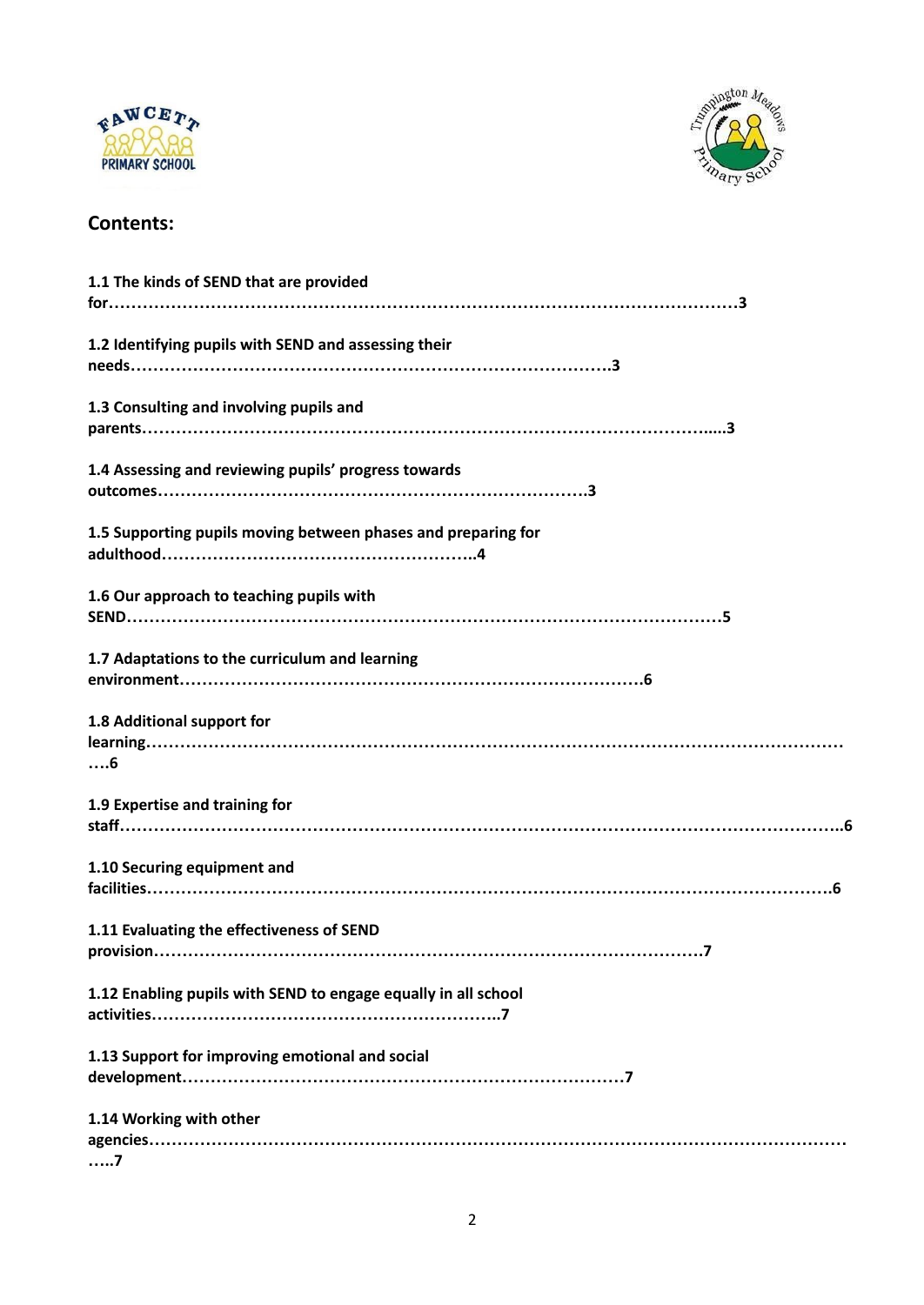| 1.15 Complaints about SEND                                                                                                                                                                                                                                                                                                                                                                  |
|---------------------------------------------------------------------------------------------------------------------------------------------------------------------------------------------------------------------------------------------------------------------------------------------------------------------------------------------------------------------------------------------|
|                                                                                                                                                                                                                                                                                                                                                                                             |
| 1.16 Contact details of support services for parents of pupils with                                                                                                                                                                                                                                                                                                                         |
|                                                                                                                                                                                                                                                                                                                                                                                             |
| 1.17 Contact details for raising                                                                                                                                                                                                                                                                                                                                                            |
|                                                                                                                                                                                                                                                                                                                                                                                             |
| 1.18 The local authority                                                                                                                                                                                                                                                                                                                                                                    |
|                                                                                                                                                                                                                                                                                                                                                                                             |
| . 8                                                                                                                                                                                                                                                                                                                                                                                         |
| 2. Monitoring                                                                                                                                                                                                                                                                                                                                                                               |
|                                                                                                                                                                                                                                                                                                                                                                                             |
|                                                                                                                                                                                                                                                                                                                                                                                             |
| 3. Links with other policies and                                                                                                                                                                                                                                                                                                                                                            |
| $\textit{document} \textit{s} \textit{} \textit{} \textit{} \textit{} \textit{} \textit{} \textit{} \textit{} \textit{} \textit{} \textit{} \textit{} \textit{} \textit{} \textit{} \textit{} \textit{} \textit{} \textit{} \textit{} \textit{} \textit{} \textit{} \textit{} \textit{} \textit{} \textit{} \textit{} \textit{} \textit{} \textit{} \textit{} \textit{} \textit{} \textit{$ |

#### **SEND information report**

#### **What are special educational needs?**

A child or young person has SEND if they have a learning difficulty or disability which calls for special educational provision to be made for him or her.

A child of compulsory school age or a young person has a learning difficulty or disability if he or she:

• has a significantly greater difficulty in learning than the majority of others of the same age, or

• has a disability which prevents or hinders him or her from making use of facilities of a kind generally provided for others of the same age in mainstream schools (SEND Code of Practice 2015).

#### **1.1 The kinds of SEND that are provided for:**

Some children may have difficulties with:

- Reading, writing, spelling, mathematics
- A speech or communication need. They might struggle to make themselves understood (expressive language) or to understand others (receptive language)
- Organising themselves
- Coordination
- Sensory perception, sensory processing or physical mobility
- Managing thoughts, feelings and behaviour
- Making friends or relating to adults
- A diagnosed need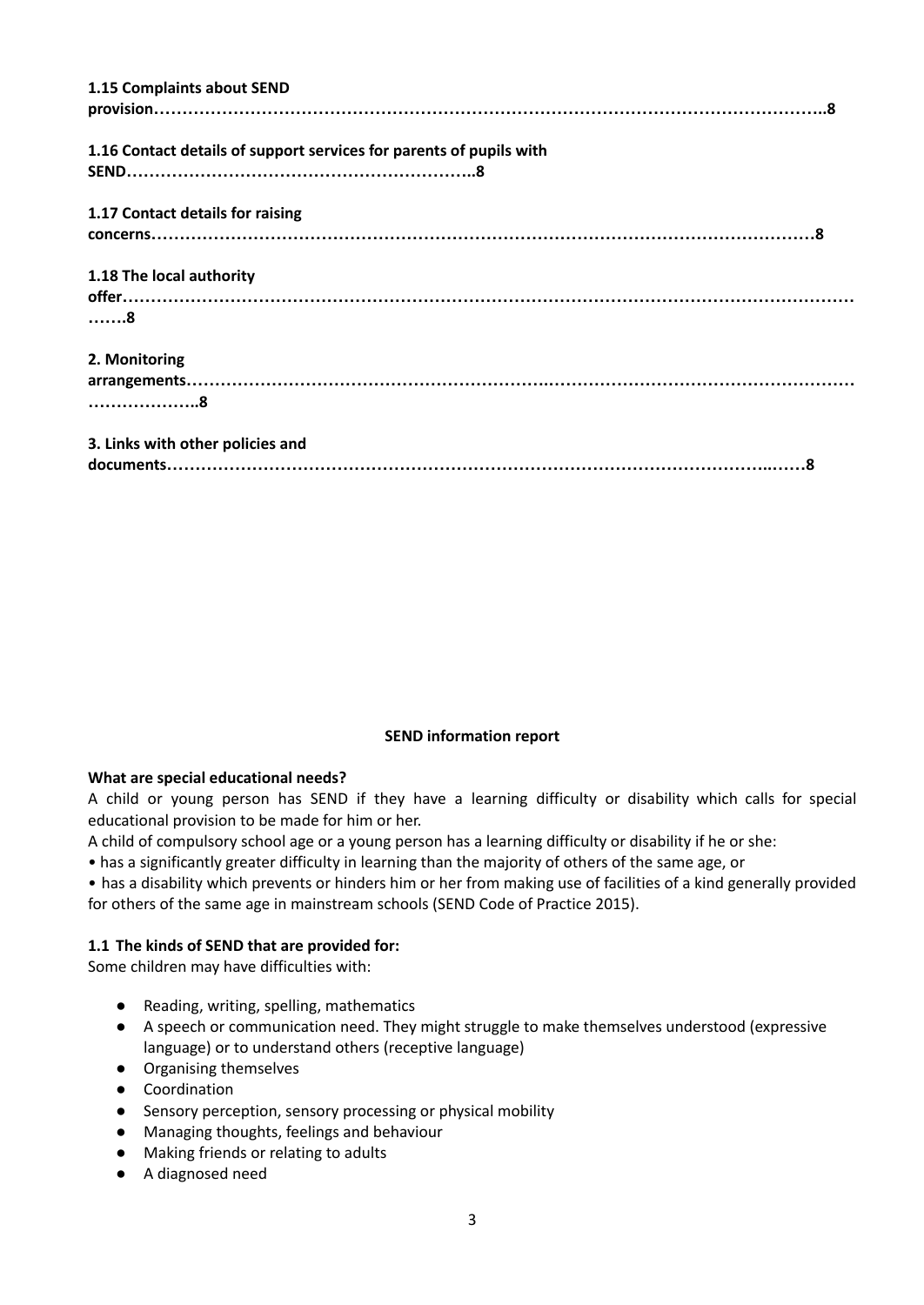A medical condition

Special educational needs and provision can be considered as falling under four broad areas as outlined in the SEND Code of Practice (2015):

- Communication and Interaction
- Cognition and Learning
- Behaviour, emotional and mental health (previously behavioural, social and emotional difficulties)
- Sensory and/or physical

#### **1.2 Identifying pupils with SEND and assessing their needs:**

The class teacher has the responsibility for all the children in their class and will provide what is called Quality First Teaching**.** This means that they teach all the different abilities in the class through differentiating the learning and arranging for small groups or one to one interventions as needed. The class teacher will write an APDR plan for any child who requires an additional intervention, or individual approach, as part of the graduated response to SEND. This stands for Assess, Plan, Do, Review. The class teacher will set targets for the child and review them frequently. For some children this is enough to improve their learning and outcomes and they would be removed from the SEN register.The class teachers meet frequently with the SEND Team whose job it is to provide advice and support on the children's learning where the barriers to learning are more significant.



The SEND Team may advise that more tailored learning and interventions are needed and so the child may be placed on the SEND register. It is not uncommon for some children to come on and off the Federation SEND register as we closely monitor their learning and other needs. If a child is on a school SEND register it may be for one of the following reasons:

- The child has an EHCP
- The child has diagnosed neurodevelopmental, physical or medical condition
- The child is supported by outside agencies
- The child is two or more years below age related progress in an area of learning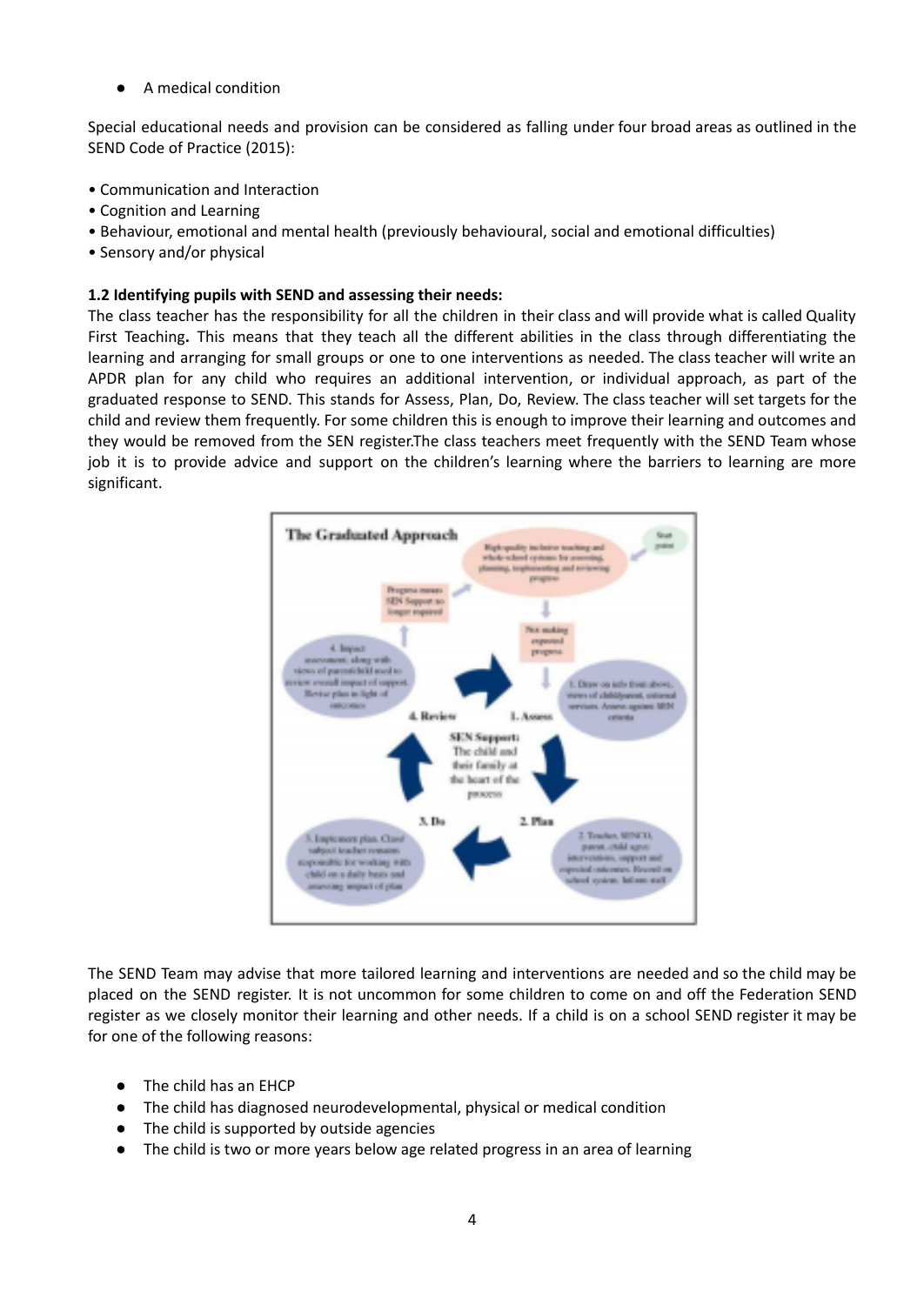- The child hasn't made the expected progress in a term and is not at age related expectations in their learning
- The child presents with social, emotional or mental health difficulties (SEMH).

If a child is still not achieving their potential, the SEND Team will discuss making a referral to SEND Services with parents, which is run by the local authority. This involves a team of specialist teachers and educational psychologists who will advise the SEND Team and class teachers on next steps to progress learning. If they feel there is a need for assessment for Autism or Attention Deficit Hyperactivity Disorder, for example, then they may also suggest a referral to the paediatrician. This again will be discussed by the SEND Team with parents

If a child is not able to access the learning with all the support detailed above in place we may consider an application and assessment for an Education Health Care Plan (EHCP).

#### **1.3 Consulting and involving pupils and parents**

The class teacher will have an early discussion with the pupil and their parents when identifying whether they need special educational provision. These conversations will make sure that:

- Everyone develops a good understanding of the pupil's areas of strength and difficulty
- We take into account the parents' concerns
- Everyone understands the agreed outcomes sought for the child
- Everyone is clear on what the next steps are

If the pupil is assessed as requiring a targeted approach by the class teacher through the Assess, Plan Do Review process, the class teacher will discuss and review this with parents at parents evening. If further support is required the Inclusion team will work with the teachers and be on hand to support parents through the process at each stage.

Our current Inclusion Team is:

| Special Educational Needs Coordinator (SENCo) for the Federation | Rachael Tomlin |
|------------------------------------------------------------------|----------------|
| Family Partnership Worker for Trumpington Meadows                | Sonja Waldman  |
| Inclusion Coordinator for Trumpington Meadows                    | Sue Arkle      |
| Family Partnership Worker for Fawcett                            | Fiona Baird    |
| <b>Inclusion Coordinator for Fawcett</b>                         | Lisa Ovenden   |
| Early Years Inclusion Coordinator for the Federation             | Jane Doyle     |

#### **1.4 Assessing and reviewing pupils' progress towards outcomes**

We will follow the graduated approach of assess, plan, do, review. The class teacher willl work with the SENCO to carry out a clear analysis of the pupil's needs. This will draw on:

- The teacher's assessment and experience of the pupil
- Their previous progress and attainment and behaviour
- Other teachers' assessments, where relevant
- The individual's development in comparison to their peers and national data
- The views and experience of parents
- The pupil's own views
- Advice from external support services, if relevant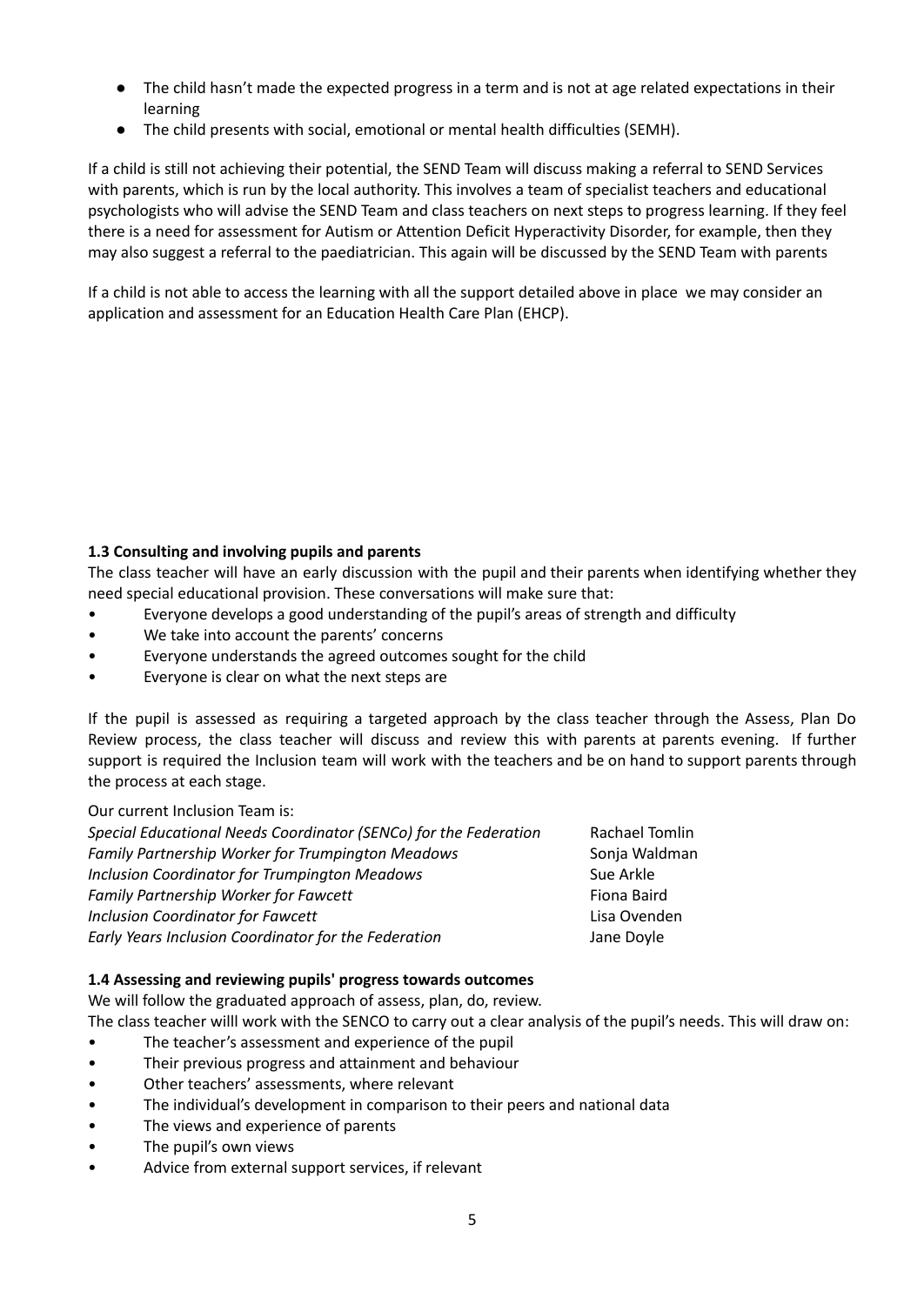#### The assessment will be reviewed regularly.

All teachers and support staff who work with the pupil will be made aware of their needs, the outcomes sought, the support provided, and any teaching strategies or approaches that are required. We will regularly review the effectiveness of the support and interventions and their impact on the pupil's progress.

#### **1.5 Supporting pupils moving between phases and preparing for adulthood:**

We will share information with the school or other setting the pupil is moving to. We will agree with parents and pupils which information will be shared as part of this.

We recognise that transitions can be difficult for a child with SEND, and we take steps to ensure that any transition is as smooth as possible.

#### **If your child is joining us from another school:**

• The Early Years Inclusion Co-ordinator will visit pre-schools with the class teacher or Foundation Stage Leader where possible/ when appropriate and attend Family Support Plan meetings and annual reviews for pre-school children.

If your child would be helped by a book/passport to support them in understanding moving on, then one will be made for them with information about their current placement and their new school.

• Your child will be able to visit their Federation school and start dates/ transitions will be discussed

• You may be given the opportunity for additional visits where appropriate to help prepare your child for their move to the Federation.

#### **If your child is moving to another school:**

We will contact the school's SENCo and ensure he/she knows about any special arrangements or support that need to be made for your child. Where possible, a planning meeting will take place with the SENCo from the new school.

We will make sure that all records about your child are passed on as soon as possible.

• If your child would be helped by a transition book/passport to support them in understanding moving on, then one will be made for them.

#### **When moving classes in the Federation:**

• Information will be passed on to the new class teacher in advance and in most cases a planning meeting will take place with the new teacher. 'All About Me' sheets will be shared with the next teacher.

• If your child would be helped by a book/passport to support them in understanding moving on, then one will be made for them.

• Your child may participate in a transition group or be able to visit the new class more frequently where appropriate, to prepare them for the move.

#### **In Year 6:**

• The SENCo/ Inclusion Coordinator and class teacher will discuss the specific transition needs of your child with the SENCo of your child's secondary school.

• Your child will participate in focused learning relating to aspects of transition, to support their understanding of the changes ahead.

• Where possible, your child will visit their new school on several occasions, and in some cases staff from the new school will visit your child in their Federation school.

• If your child would be helped by a book/passport to support them in understanding moving on, then one will be made for them.

#### **1.6 Our approach to teaching pupils with SEN: A Graduated Approach to SEND Support**

We use the graduated response to providing support for children with SEND. This is an approach which is recommended by the Code of Practice (2015) under the Education Act (1993) as adopted by Cambridgeshire Local Authority.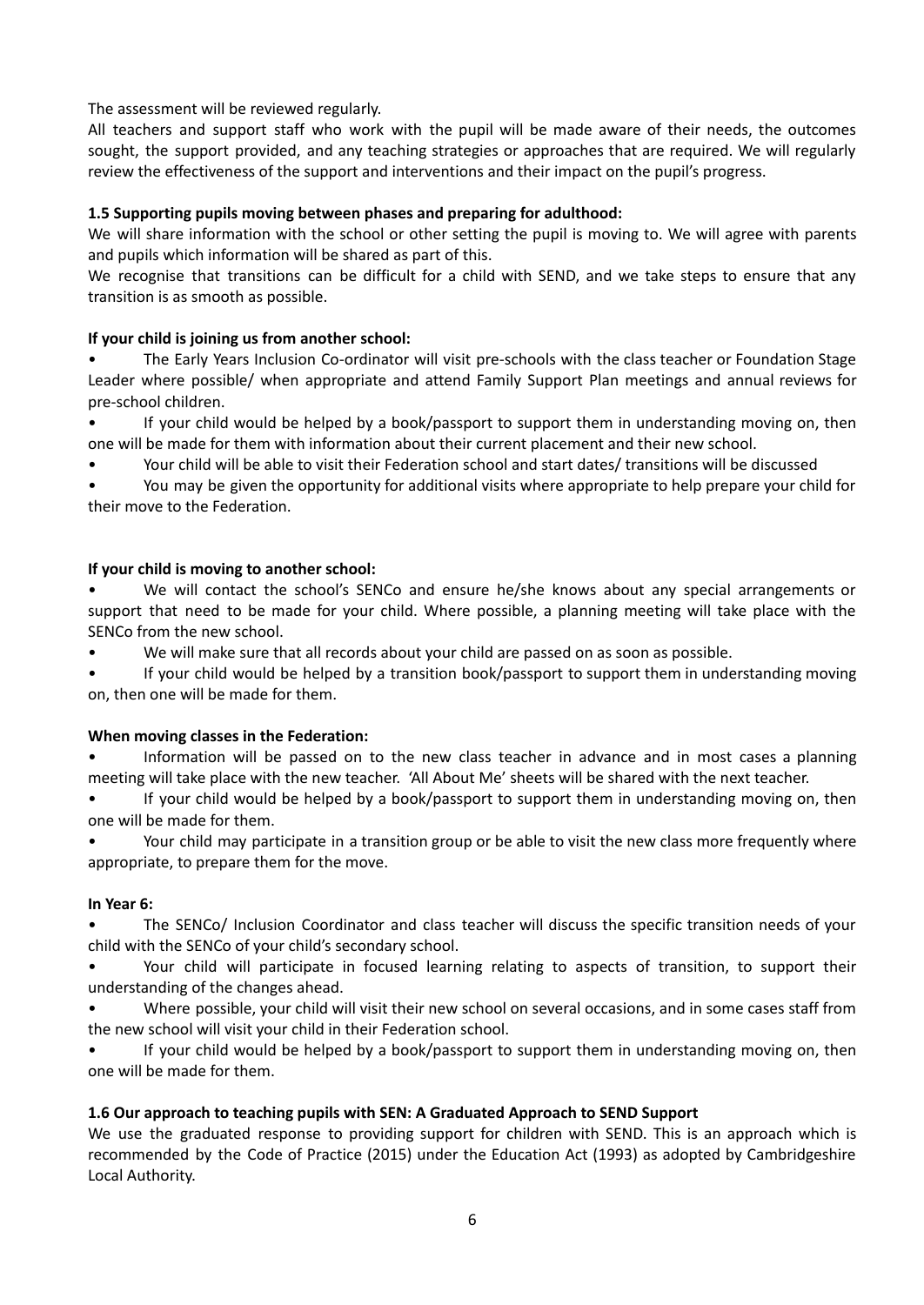- Quality First Teaching within the classroom, including normal differentiation and universal services.
- SEND support
- Statutory Assessment
- Education, Health and Care Plan (EHCP).

#### **Quality First Teaching**

Teachers are responsible and accountable for the progress and development of all the pupils in their class. High quality teaching is our first step in responding to pupils who have SEN. This will be differentiated for individual pupils.

For pupils this would mean:

- That the teacher has the highest possible expectations for all pupils in their class.
- That all teaching builds on what pupils already know, can do and can understand.

• That different ways of teaching are in place, so that all pupils are fully involved in learning in class. This may involve things like using more practical resources to support learning.

• That specific strategies are in place to support pupils to learn (e.g. advice from the SENCo; in-class support sheet strategies).

• Teachers will monitor pupils' progress and identify gaps in pupil's understanding/learning in order to provide additional support to help them make the best possible progress.

• Teachers will discuss all children's progress at termly pupil progress meetings with the Senior Leadership Team (SLT) and consider next steps to support their learning.

• Using the Assess-Plan-Do Review cycle, we will monitor all children's progress. If over time, pupils do not make expected progress, we will contact parents to inform and share information about the additional provision/s. All additional provision is recorded on the Federation's termly provision map co-ordinated by the SENCo.

• If a class teacher has any concerns about pupils' progress over time, they monitor the outcomes of the additional support put in place by using the Assess, Plan, Do, Review (APDR) before gaining further advice from the Inclusion team.

#### **SEND Support**

If the initial and appropriate differentiation has not led to adequate progress then the graduated response may include:

• The SEND team advises the class teacher, who remains responsible for planning and recording within the classroom setting regarding an appropriate intervention or strategies that will support pupils' learning. See the Federation Provision Map.

• The SENCo collates relevant information from parents and the Federation school about pupils.

• Parental and pupil participation will be actively encouraged to support working in partnership to support the needs of pupils.

• The SENCo may draw on the advice/assessment of outside specialists if pupils' needs meet the threshold for accessing their services and consider a range of different teaching strategies/approaches and resources. The Early Help Assessment (EHA) may be jointly completed with parents and the Federation's Family Partnership Workers as part of the referral process to document a holistic picture of individual pupils. We will only share this information with outside agencies that parents have given permission for. As a result of this, there may be an additional support plan written for individual pupils that will be reviewed in regular Team around the Family (TAF) meetings.

• The SENCo may involve outside specialists in the review process for in-class strategies and interventions, the embedding of these remains the responsibility of the class teacher.

• Medical Care Plans will be devised for individual children who have multiple medical needs. This will be done in consultation with parents and outside specialists where appropriate.

• The SENCo will consider whether a pupil meets the criteria to justify an application for Statutory Assessment.

#### **Statutory Assessment**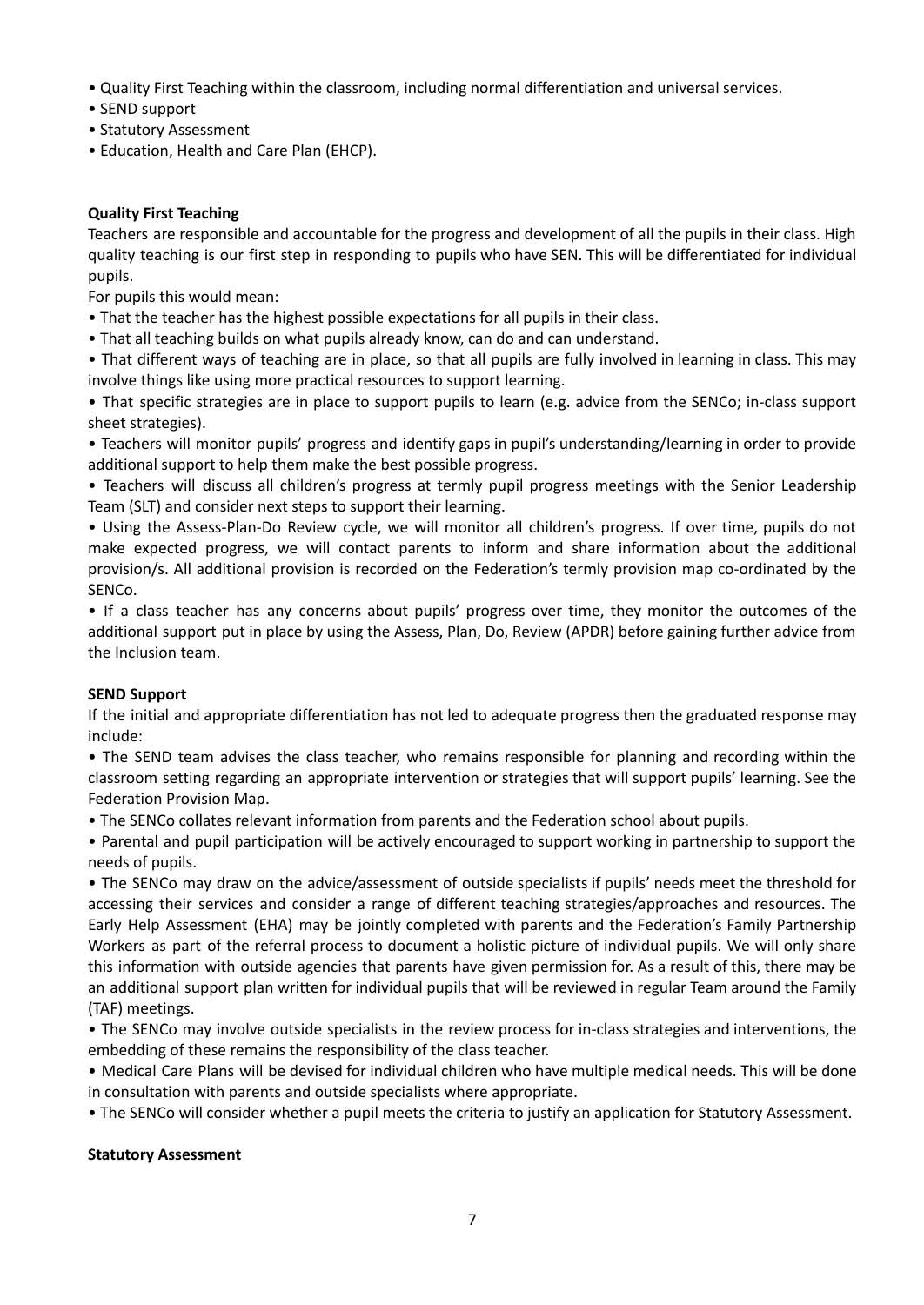This will be considered if the child has not made sufficient progress or responded to the provision, as outlined above. The Local Authority (LA) will consider the need for statutory assessment following a request by the child's school and/or by the parent.

#### **Education, Health and Care Plan (EHCP)**

The LA panel will consider the need for an EHC Plan. If appropriate, an ECH Plan will be drawn up and the provision will be monitored and reviewed regularly as per Code of Practice guidelines.

#### **1.7 Adaptations to the curriculum and learning environment**

We make the following adaptations to ensure all pupils' needs are met:

• Differentiating our curriculum to ensure all pupils are able to access it, for example, by grouping, teaching style, content of the lesson etc.

- Adapting our resources and staffing
- Using recommended aids, such as laptops, coloured overlays, visual timetables, larger font, etc.

• Differentiating our teaching, for example, giving longer processing times, pre-teaching of key vocabulary, reading instructions aloud, etc.

#### **1.8 Additional support for learning**

We have a growing number of Teaching Assistants who are trained to deliver interventions.

Teaching Assistants will support pupils according to their needs and as directed by class teachers and the Inclusion team, as per the graduated responses above.

We work with the following agencies to provide support for pupils with SEN:

● SALT, Occupational Therapy, Pediatricians, SEND Specialist Services, the Sensory Team, NTAS, the Visual Impairment Service, Teachers of the Deaf, Virtual Schools, Early Intervention Family workers.

#### **1.9 Expertise and training of staff**

Collectively, the Inclusion team has over 25+ years of experience and have worked in a range of backgrounds including health, teaching, social care and specialist teaching provision.

They are allocated weekly full-time hours to manage SEND provision across the Federation.

We have a team of 35+ teaching assistants, including 4 higher level teaching assistants (HLTAs).

In the last academic year, staff received in-house and external training to provide them with the relevant skills needed to deliver provision. During the Covid lockdown, a weekly programme of online training was delivered to and made accessible to all Teaching Assistants.

#### **1.10 Securing equipment and facilities**

Where external advisors recommend the use of equipment or facilities which the school does not have, we will purchase it using the notional SEN funding. In addition to EHC plans, the school provides through its own budget:

- Resources to support children with SEN (e.g. sensory objects, wobble cushions, fidget toys, magnification resources for children with visual impairment, ear defenders and other resources according to needs).
- Work stations and a range of chairs/ tables of different heights
- Necessary adaptations to toilet facilities
- High door handles where necessary in Early years

#### **1.11 Evaluating the effectiveness of SEND provision**

We evaluate the effectiveness of provision for pupils with SEN by:

- Reviewing pupils' individual progress towards their targets at least once a term
- APDRs
- Regularly reviewing the impact of interventions
- Using pupil questionnaires as appropriate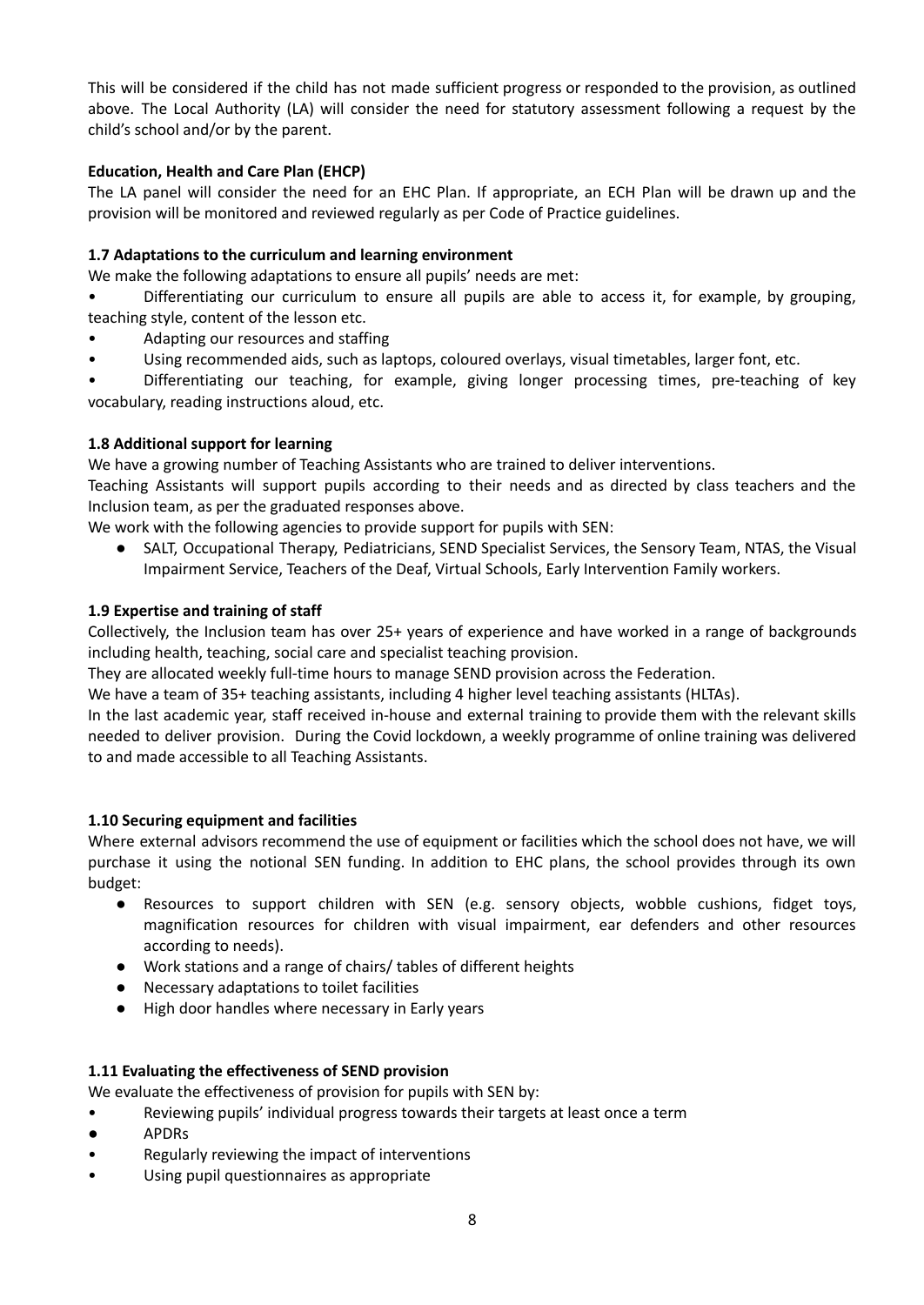- Monitoring by the SENCO
- Using provision maps to measure progress
- Holding annual reviews for pupils with EHC plans

#### 1.12 Enabling pupils with SEND to engage in activities available to those in the school who do not have SEN

All of our extra-curricular activities and school visits are available to all our pupils, including our before-and after-school clubs.

All pupils are encouraged to go on our residential trips (currently, these are under review).

All pupils are encouraged to take part in sports day/school plays/special workshops and activity days etc.

No pupil is excluded from taking part in these activities because of their SEN or disability.

Any necessary pre-admission arrangements for disabled pupils are discussed and put into place (i.e. plans for administering medicines).

Our behavior policy and core rights ensure that all pupils are treated with respect and fairness.

#### **Accessibility**

The Disability Discrimination Act (DDA), as amended by the SEN and Disability Act 2001, placed a duty on all schools and Local Authorities to plan to increase over time the accessibility of schools for disabled pupils and to implement their plans.

The design of our schools have facilities to ensure wheelchair access to all areas: wide doorways, classrooms on one level, appropriate chair and table heights. A ramp is available at Fawcett to enable wheelchair access to the dining room. Accessible toilet facilities and treatment rooms are on both sites. The use of specialist equipment for physiotherapy has been used. Where training in the use of equipment is required, this will be accessed from the appropriate agencies.

The modification for disabled access is an ongoing process and if more facilities are needed to meet the needs of pupils then funding and advice would be sought as soon as possible.

Please refer to our Federation's accessibility plan on the website.

#### **1.13 Support for improving emotional and social development**

At Trumpington Federation, we understand that an important feature of the school is to enable all children to develop emotional resilience and social skills, both indirectly and through direct teaching.

We provide support for pupils to improve their emotional and social development in the following ways:

- We use PSHE and SEAL lessons to deliver appropriate lessons to promote inclusion and diversity
- We provide pupils with emotional support through a range of appropriate interventions such as: Drawing and Talking intervention; 'Good to be Me', 'The Anxiety Gremlin', 'Friends'.
- For pupils with the most need for help in this area, we may also provide an Early Help referral or a referral for Drama therapy.
- Our Family Partnership Workers are available to support pupils and families
- Pupils with SEN are encouraged to be part of the school council
- Pupils with SEN are also encouraged to be part of after school clubs organised by outside agencies to promote teamwork/building friendships etc.
- We have a zero tolerance approach to bullying please refer to our Anti-Bullying policy on the website

#### **1.14 Working with other agencies**

We work closely with our link practitioner in accessing the local offer. In addition to this, we work closely with external agencies as outlined in Section 9.9. This is to ensure that we provide all pupils and families with SEN, the correct level of support and we make reasonable adjustments for pupils to access the curriculum as well as wrap-around care which also includes extra-curricular provision.

#### **1.15 Complaints about SEND provision**

Pupils, staff and parents / carers are expected to listen carefully and respectfully to each other. Where an issue arises, you should, in the first instance, make an appointment to speak with your child's class teacher and seek to resolve any concerns. If you believe that your concern has not been resolved to your satisfaction or if it is of a more serious or sensitive nature, an appointment should be made to see the SENCo, who will look into the